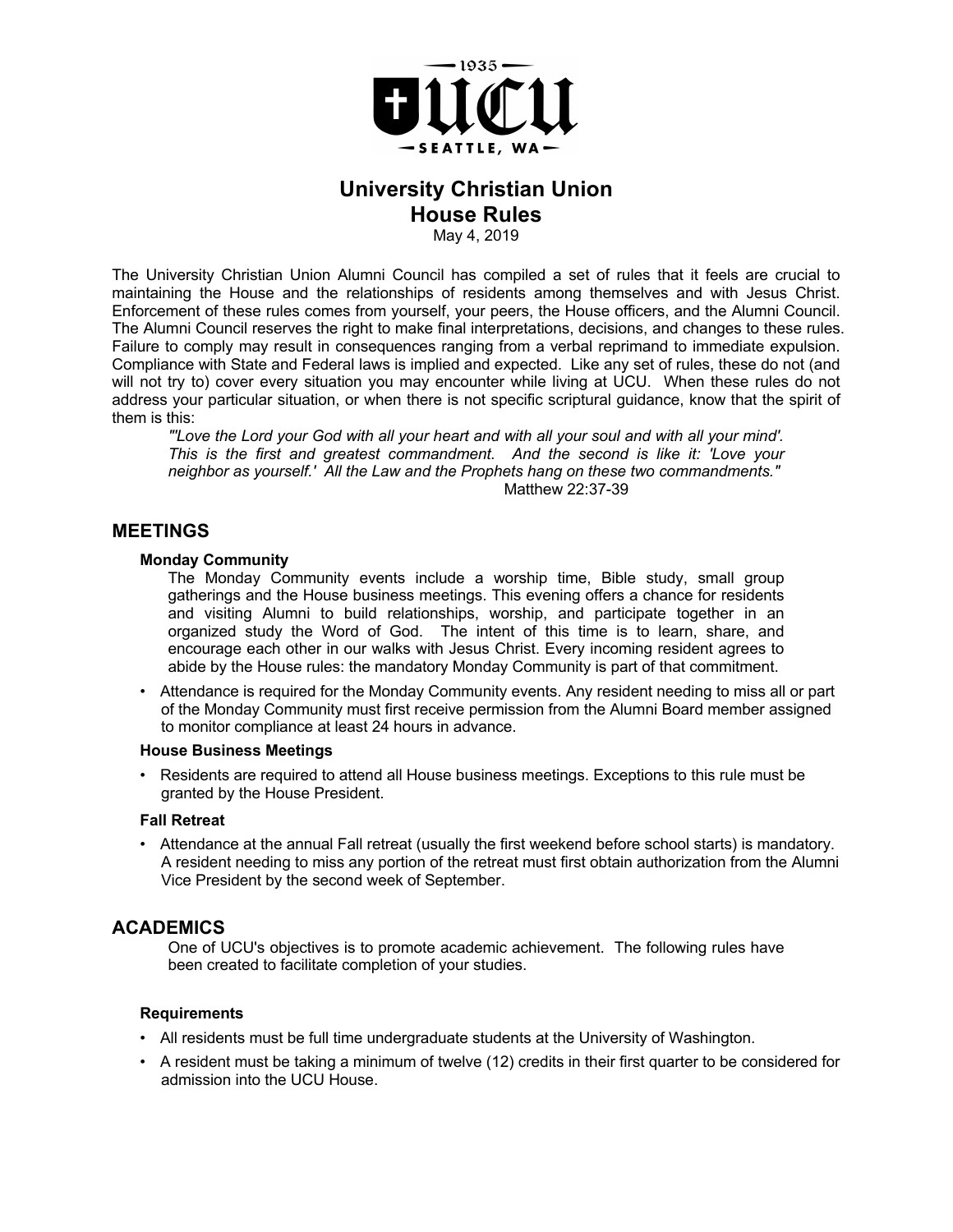• A resident must maintain a nine (9) credit minimum to continue their residence at the UCU House. A grace period of one quarter below nine credits *may* be allowed. Summer quarter is generally not considered as part of the grace period.

### **Accountability**

- At the beginning of each quarter, each resident needs to submit proof of the following academic information to the House President:
	- previous quarter grades
	- credit hours for the current quarter
- The House President shall report the House grade point average at the quarterly alumni meeting.
- The House President will notify the Alumni Vice President if any of the following conditions occur;
	- a resident's quarterly GPA falls below the University minimum (2.0)
	- a resident completed fewer than nine (9) credits in the previous quarter
	- a resident is registered for less than nine (9) credits in the current quarter

### **Quiet Hours**

- Quiet hours will be in effect during the following hours:
	- Sunday Thursday: 11:00 p.m. 10:00 a.m.
	- Friday Saturday: 12:00 Midnight -10:00 a.m.
- During this time, no one of the opposite gender may be on the sleeping floors.
- House officers hold the right to extend normal quiet hours.
- During finals week, quiet hours will be in effect 24 hours per day. (House officers may adjust these hours as needed.)
- No instruments may be played during quiet hours.
- The TV and all sound systems must be quiet during quiet hours to avoid interrupting sleep or study.

# **CARE OF THE HOUSE**

One of the goals of UCU is to offer a home with a clean, pleasant atmosphere that is affordable for students. One reason that it is possible to offer economical room and board rates is that residents take responsibility for the care of the House and its fixtures. This care involves doing jobs such as washing dishes, vacuuming, cleaning bathrooms, gardening, performing minor repairs, as well as preventing inordinate wear and tear.

- Each resident is required to do approximately 2.5 to 3 hours of work per week. Jobs are assigned by the student House Manager.
- A "work day" for major clean-up of the Houses occurs early each quarter. Attendance is mandatory with the student House Managers being in charge of coordinating the duties to be performed.
- Public areas are to be kept neat and free of unattended personal belongings at all times.
- There will be no water fights in the Houses at any time.
- In the event of damage or destruction of personal property, the offending party is responsible for repairing or replacing.
- Residents are responsible for repairing and paying for any damage to the House caused by negligent behavior.
- Bicycles shall not be brought into the House. A storage area for bikes is provided between the Houses.
- Holes shall not be made in the walls for any reason, except by permission from House Manager.
- In the interest of conserving energy, room doors should be kept closed while windows are open except during warm seasons.
- All residents shall keep their rooms clean and in order, to the mutual agreement of all roommates.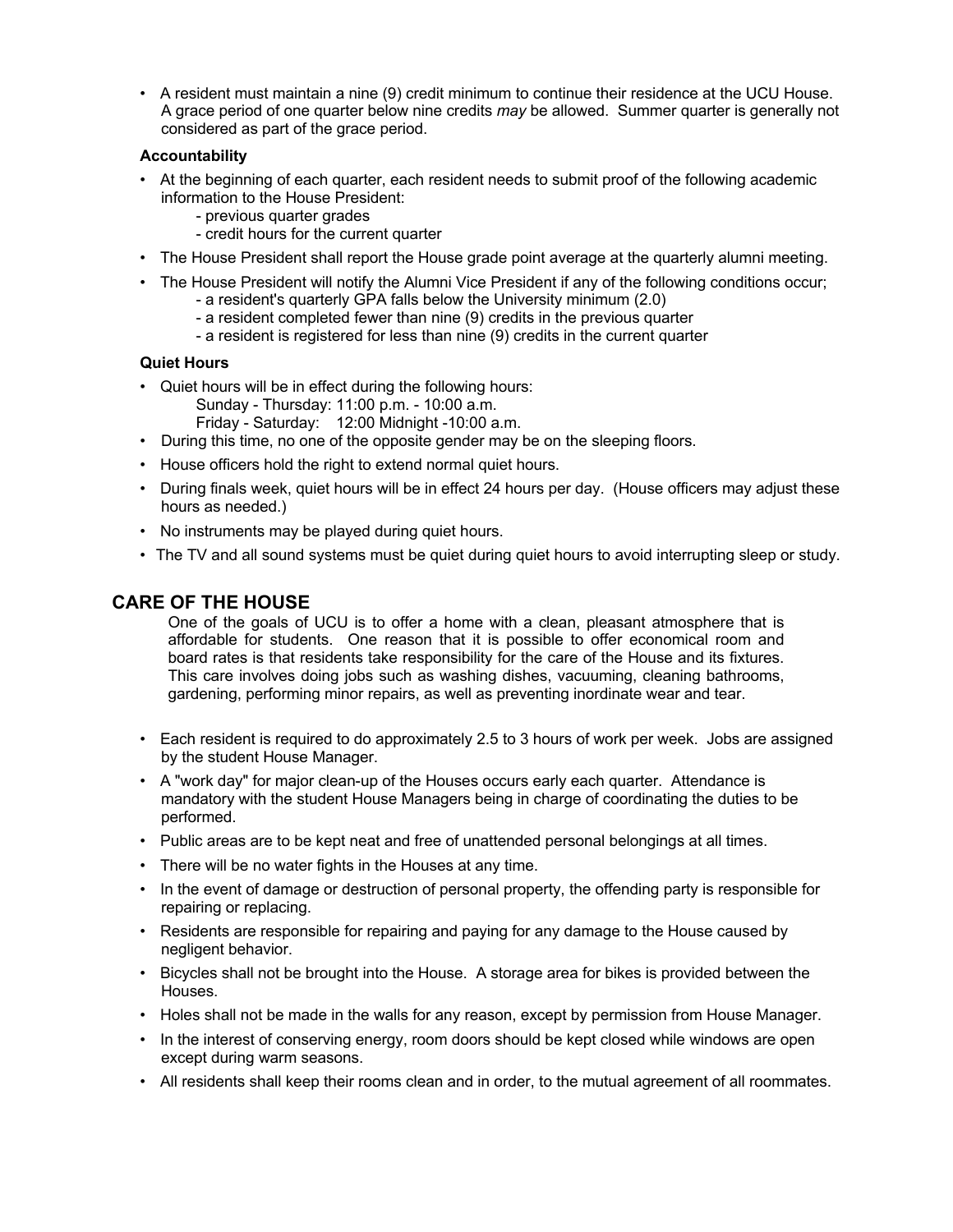- Residents may not leave any personal belongings in their rooms during the summer. (A limited amount of space is available in the basement for boxed items, but UCU Alumni assume no responsibility for their safety. Items not claimed early during Fall quarter may be discarded.)
- Large-furniture items and appliances cannot be brought into the House without permission from the House Manager. The only allowed appliances are coffee makers and mini-refrigerators, and then only after quarter-by-quarter permission by the House Manager after inspection of the appliance and its proposed location in the room.

# **SAFETY**

These rules are written to protect the health and safety of UCU residents.

- The House and porch roofs are absolutely off limits.
- All entrances should be locked at all times with the exception of meal times and at the cook's discretion.
- Public Health regulations require that a shirt and either shoes, sandals or slippers must be worn whenever in the kitchen or dining room.
- No live animals are allowed in the kitchens or dining areas.
- Both men and women should use discretion when leaving the House after dark or if they don't plan to return until evening. A wise practice is to let at least one of the residents know where you are going and when you expect to return.
- Possession or use of weapons and/or firearms is not permitted on UCU premises, or at any UCU functions.

# **GUESTS**

Guests are welcome at UCU. House members are expected to be friendly to all visitors and help provide an atmosphere where hospitality and Christian love are evident. The host must ensure that all guests behave in a manner that is not offensive or embarrassing to House members. The host is also responsible for ensuring that the safety and privacy of House members is not compromised.

- Men's House residents visiting the Women's House are considered guests and vice versa. Residents visiting their counterpart's House should remember that they are guests and that this privilege can be revoked by the House officers.
- Men's House residents are allowed in the Women's House kitchen and Women's House residents in the Men's House kitchen at any hour.
- Guests of the opposite sex may enter the sleeping floors of the Houses during limited Open Hours under certain conditions. The Open Hours are:

| Sunday-Thursday  |  | 10:00 a.m. to $11:00$ p.m.   |  |
|------------------|--|------------------------------|--|
| Friday- Saturday |  | 10:00 a.m. to 12:00 Midnight |  |
|                  |  |                              |  |

This rule for opposite-sex guests also serves as a guideline for same-sex guests. Each House has the liberty to further restrict its own Open Hours by vote as they see fit.

- Opposite-sex guests approaching the sleeping floors and Krypt should "announce" his/her presence.
- House officers hold the right to require opposite-sex guests to be escorted and accompanied on the sleeping floors during their visit.
- Bedroom doors should be open and the light on whenever guests of the opposite sex are present. No gross display of affection shall be made in or around the House. A light must be on in any room occupied by a couple.
- Guests are subject to the same rules and regulations as House occupants. The guest's host or hostess assumes full responsibility for the guest's behavior while at UCU. Guests may be asked to leave if they fail to abide by the House rules.
- Residents are allowed to have one guest for meals without charge per quarter. A set fee as posted annually will be determined by the cook.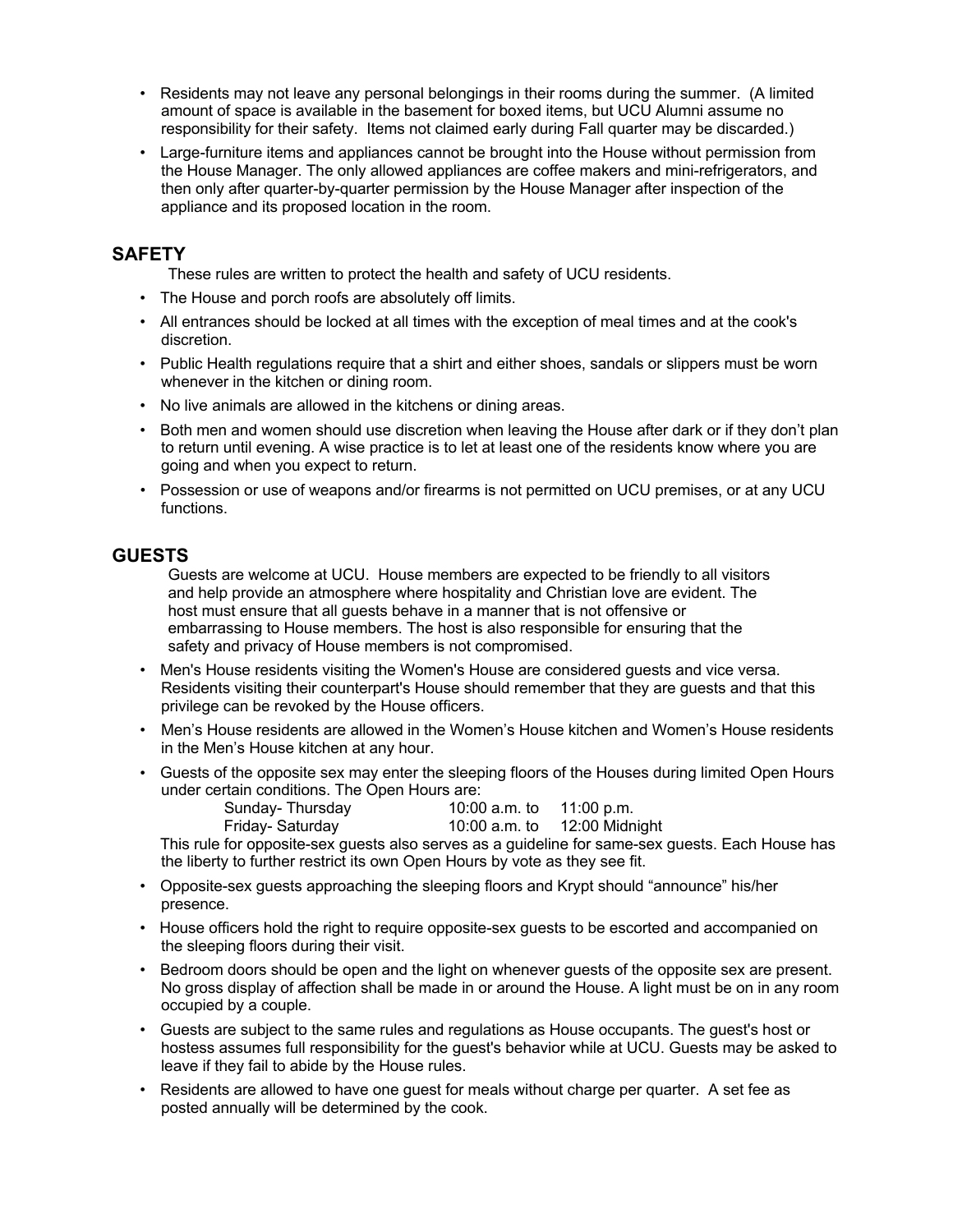- Any resident who wishes to invite a guest to stay overnight must first obtain permission from the House President. Residents wishing to provide a place for guests of the opposite sex must make arrangements with and get approval from the President of the other House.
- Former residents or UCU Alumni Board Members are not to use the House unless they are a guest of a current resident or have business pertaining to the House. The Alumni President or Vice President may grant exceptions.
- Persons of unknown origin or acquaintance (i.e. transients) shall not be considered as guests at UCU.
- Entry into either House at unauthorized times or by other than the formal entrance or without consent of the occupants of the House shall constitute illegal entry.

## **FEES**

To be fair to current and future residents, these rules have been created to establish a means of collecting deposits and House bills.

- Residents are responsible for all debts incurred while living at UCU.
- A deposit is required before admission to UCU. This deposit is refundable upon leaving UCU providing the following conditions are met;
	- The resident has not damaged UCU property.
	- No outstanding bills are left unpaid.
	- The resident has given previous WRITTEN notice to the Alumni Vice President or Admissions Officer at least three weeks previous to the last day of classes during the last quarter of residence.
	- (Notice for residents not returning in Fall quarter should be given by April  $20<sup>th</sup>$  the previous Spring)
- Payment of room and board is due by the "Payment Due Date". Payment received in full by the "Payment Due Date" will be eligible for a discount. If full payment is not received by the "Payment Due Date", the room and board is considered delinquent and the resident is responsible to contact the alumni treasurer (or designated alumni) regarding when payment will be made. A resident with a delinquent account will not be allowed to continue residence the next quarter unless a payment arrangement is reached with the alumni treasurer (or designated alumni).

The "Payment Due Dates" for room and board are as follows: Fall Quarter - last Monday of October Winter Quarter - last Monday of January Spring Quarter - last Monday of April Summer Quarter - last Monday of June

- A deposit will be made for EACH key a resident is issued. All keys shall be turned in, and the deposit refunded, upon residents moving out of the House.
- House officers may levy social dues for social events. The cost of organized social events will be divided among the entire group regardless of attendance.
- House officers may levy fines to ensure compliance to the rules.

## **FOOD**

- Residents may use the kitchen facilities at any time except when the cook requests otherwise. Timeliness in cleaning the kitchen after use is expected.
- A high degree of cleanliness will be preserved in the kitchen at all times (Public Health Regulations).
- Cooking will be confined to the kitchen only.
- All matters concerning the quality, quantity, or selection of food will be referred to the House President(s) who will consult with the cook or cook's supervisor on the UCU Alumni Board.

# **ETIQUETTE**